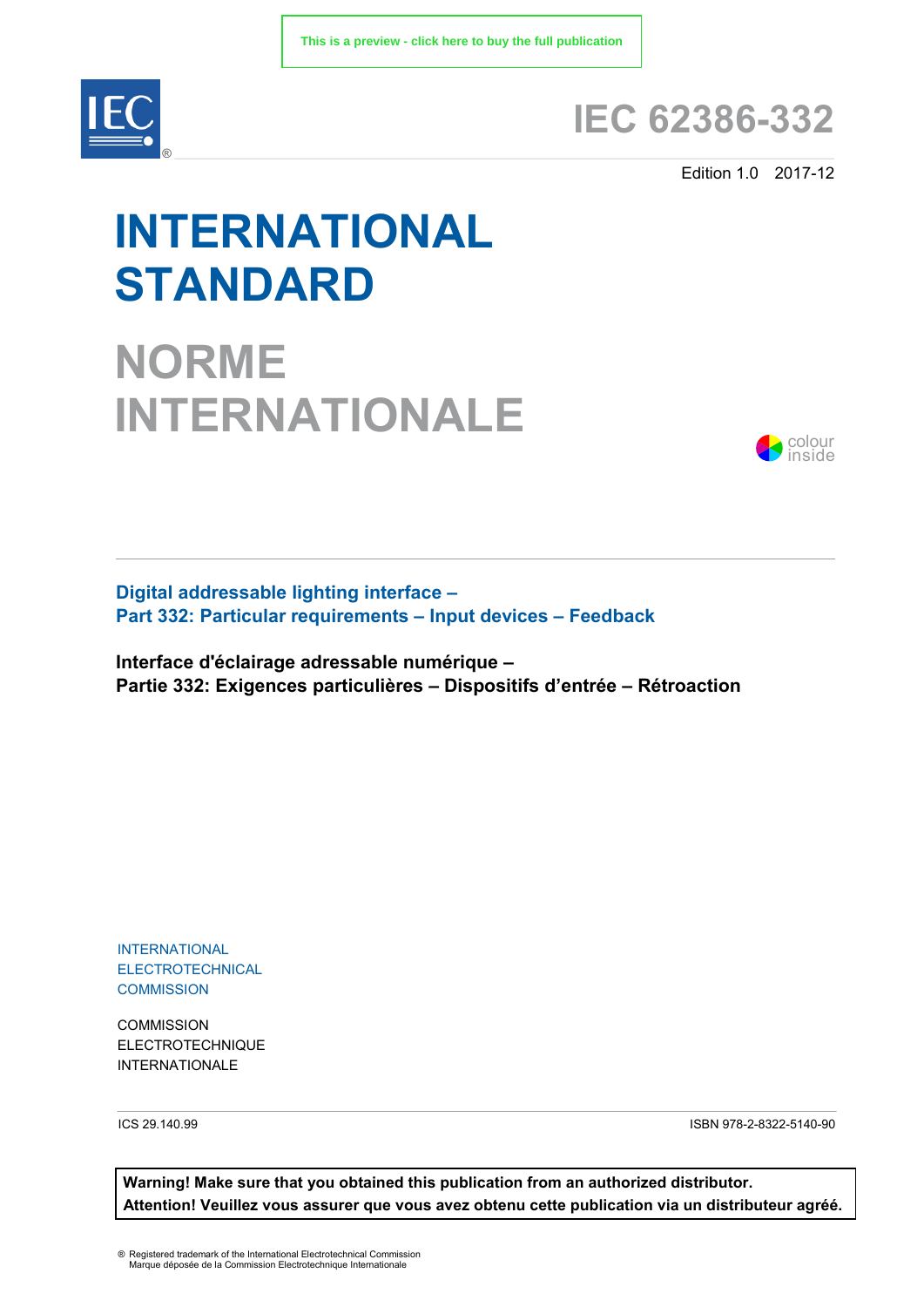$-2-$ 

IEC 62386-332:2017 © IEC 2017

## **CONTENTS**

| 1  |        |  |  |  |
|----|--------|--|--|--|
| 2  |        |  |  |  |
| 3  |        |  |  |  |
| 4  |        |  |  |  |
|    | 4.1    |  |  |  |
|    | 4.2    |  |  |  |
|    | 4.3    |  |  |  |
| 5  |        |  |  |  |
|    |        |  |  |  |
| 6  |        |  |  |  |
| 7  |        |  |  |  |
| 8  |        |  |  |  |
| 9  |        |  |  |  |
|    | 9.1    |  |  |  |
|    | 9.2    |  |  |  |
|    | 9.3    |  |  |  |
|    | 9.4    |  |  |  |
|    | 9.5    |  |  |  |
|    | 9.5.1  |  |  |  |
|    | 9.5.2  |  |  |  |
|    | 9.5.3  |  |  |  |
|    | 9.5.4  |  |  |  |
|    | 9.5.5  |  |  |  |
|    | 9.5.6  |  |  |  |
| 10 |        |  |  |  |
| 11 |        |  |  |  |
|    | 11.1   |  |  |  |
|    | 11.2   |  |  |  |
|    | 11.2.1 |  |  |  |
|    | 11.2.2 |  |  |  |
|    | 11.3   |  |  |  |
|    | 11.3.1 |  |  |  |
|    | 11.3.2 |  |  |  |
|    | 11.3.3 |  |  |  |
|    | 11.3.4 |  |  |  |
|    | 11.4   |  |  |  |
|    | 11.4.1 |  |  |  |
|    | 11.4.2 |  |  |  |
|    | 11.4.3 |  |  |  |
|    | 11.4.4 |  |  |  |
|    | 11.4.5 |  |  |  |
|    | 11.4.6 |  |  |  |
|    | 11.4.7 |  |  |  |
|    | 11.4.8 |  |  |  |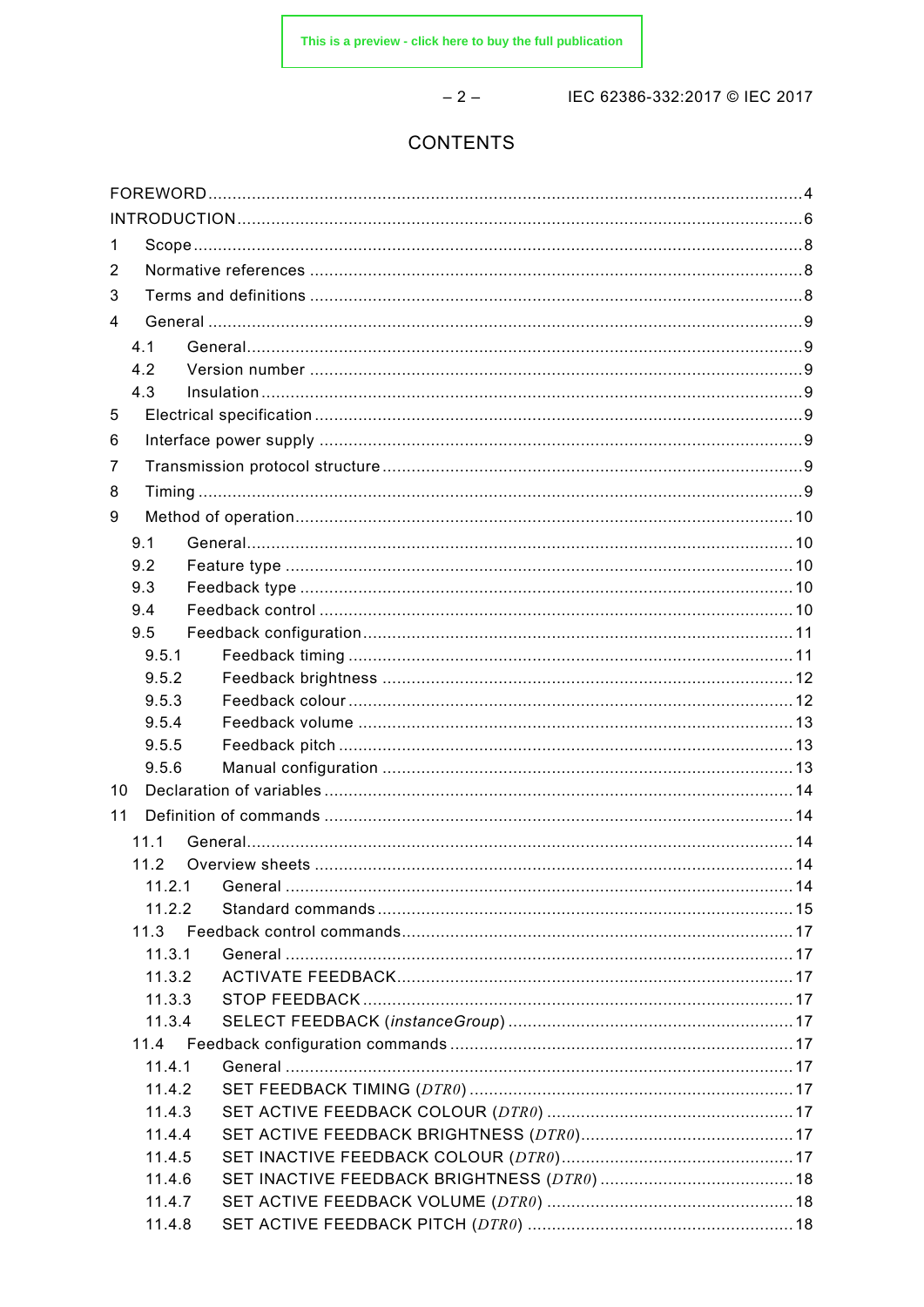$$
-3- \nonumber\\
$$

| 11.5.1  |                                                                          |  |
|---------|--------------------------------------------------------------------------|--|
| 11.5.2  |                                                                          |  |
| 11.5.3  |                                                                          |  |
| 11.5.4  |                                                                          |  |
| 11.5.5  |                                                                          |  |
| 11.5.6  |                                                                          |  |
| 11.5.7  |                                                                          |  |
| 11.5.8  |                                                                          |  |
| 11.5.9  |                                                                          |  |
| 11.5.10 |                                                                          |  |
| 11.6    |                                                                          |  |
|         |                                                                          |  |
| A.1     |                                                                          |  |
| A.2     |                                                                          |  |
| A.3     |                                                                          |  |
| A.4     |                                                                          |  |
|         |                                                                          |  |
|         |                                                                          |  |
|         |                                                                          |  |
|         |                                                                          |  |
|         |                                                                          |  |
|         |                                                                          |  |
|         |                                                                          |  |
|         | Table 4 - Declaration of additional variables of each of the features 14 |  |
|         |                                                                          |  |
|         |                                                                          |  |
|         |                                                                          |  |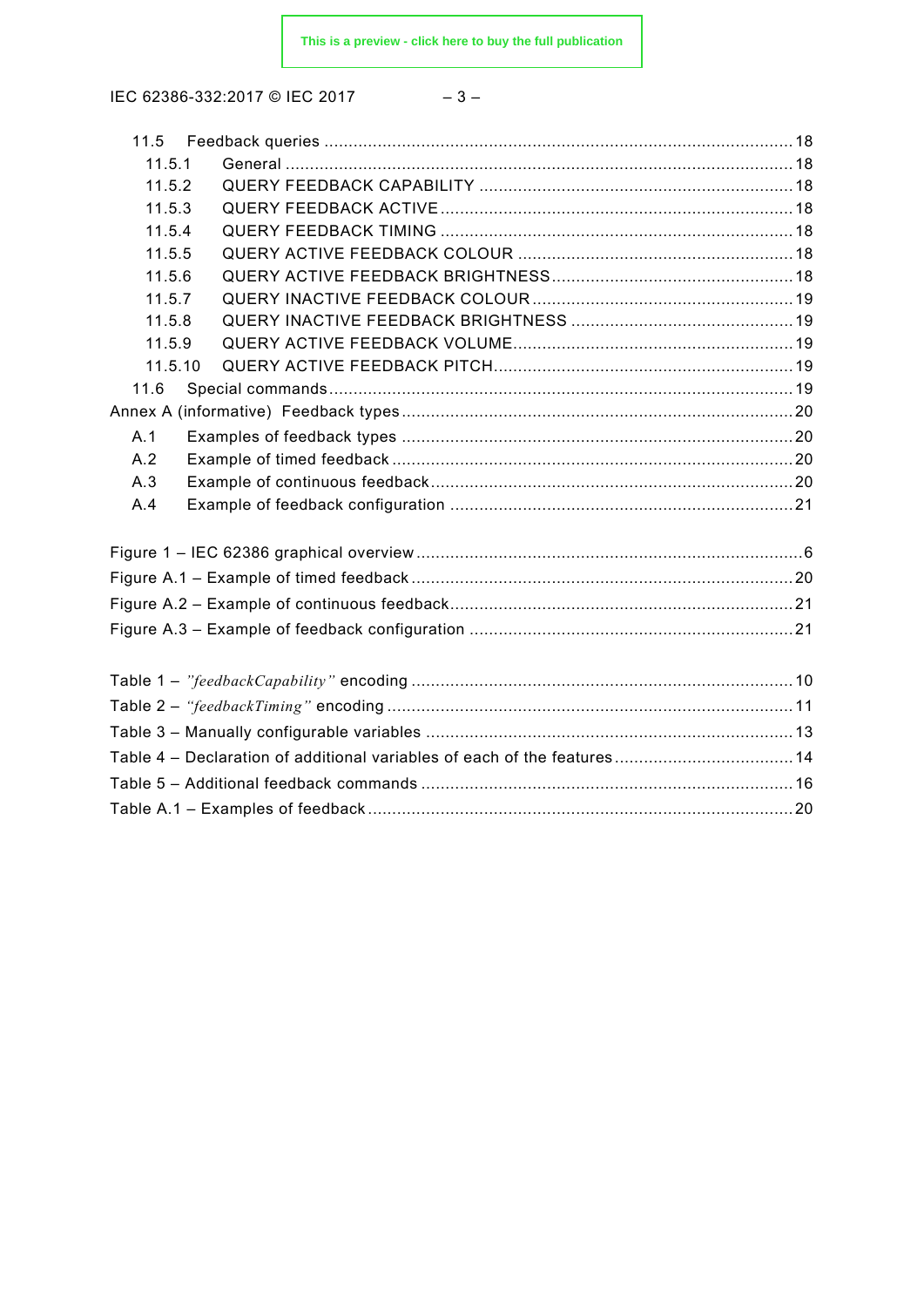**[This is a preview - click here to buy the full publication](https://webstore.iec.ch/publication/33993&preview)**

– 4 – IEC 62386-332:2017 © IEC 2017

## INTERNATIONAL ELECTROTECHNICAL COMMISSION

## **DIGITAL ADDRESSABLE LIGHTING INTERFACE –**

\_\_\_\_\_\_\_\_\_\_\_\_

## **Part 332: Particular requirements – Input devices – Feedback**

## FOREWORD

- <span id="page-3-0"></span>1) The International Electrotechnical Commission (IEC) is a worldwide organization for standardization comprising all national electrotechnical committees (IEC National Committees). The object of IEC is to promote international co-operation on all questions concerning standardization in the electrical and electronic fields. To this end and in addition to other activities, IEC publishes International Standards, Technical Specifications, Technical Reports, Publicly Available Specifications (PAS) and Guides (hereafter referred to as "IEC Publication(s)"). Their preparation is entrusted to technical committees; any IEC National Committee interested in the subject dealt with may participate in this preparatory work. International, governmental and nongovernmental organizations liaising with the IEC also participate in this preparation. IEC collaborates closely with the International Organization for Standardization (ISO) in accordance with conditions determined by agreement between the two organizations.
- 2) The formal decisions or agreements of IEC on technical matters express, as nearly as possible, an international consensus of opinion on the relevant subjects since each technical committee has representation from all interested IEC National Committees.
- 3) IEC Publications have the form of recommendations for international use and are accepted by IEC National Committees in that sense. While all reasonable efforts are made to ensure that the technical content of IEC Publications is accurate, IEC cannot be held responsible for the way in which they are used or for any misinterpretation by any end user.
- 4) In order to promote international uniformity, IEC National Committees undertake to apply IEC Publications transparently to the maximum extent possible in their national and regional publications. Any divergence between any IEC Publication and the corresponding national or regional publication shall be clearly indicated in the latter.
- 5) IEC itself does not provide any attestation of conformity. Independent certification bodies provide conformity assessment services and, in some areas, access to IEC marks of conformity. IEC is not responsible for any services carried out by independent certification bodies.
- 6) All users should ensure that they have the latest edition of this publication.
- 7) No liability shall attach to IEC or its directors, employees, servants or agents including individual experts and members of its technical committees and IEC National Committees for any personal injury, property damage or other damage of any nature whatsoever, whether direct or indirect, or for costs (including legal fees) and expenses arising out of the publication, use of, or reliance upon, this IEC Publication or any other IEC Publications.
- 8) Attention is drawn to the Normative references cited in this publication. Use of the referenced publications is indispensable for the correct application of this publication.
- 9) Attention is drawn to the possibility that some of the elements of this IEC Publication may be the subject of patent rights. IEC shall not be held responsible for identifying any or all such patent rights.

International Standard IEC 62386-332 has been prepared by IEC technical committee 34: Lamps and related equipment.

The text of this International Standard is based on the following documents:

| <b>FDIS</b> | Report on voting |
|-------------|------------------|
| 34/430/FDIS | 34/473/RVD       |

Full information on the voting for the approval of this International Standard can be found in the report on voting indicated in the above table.

This document has been drafted in accordance with the ISO/IEC Directives, Part 2.

A list of all parts in the IEC 62386 series, published under the general title: *Digital addressable lighting interface* can be found on the IEC website.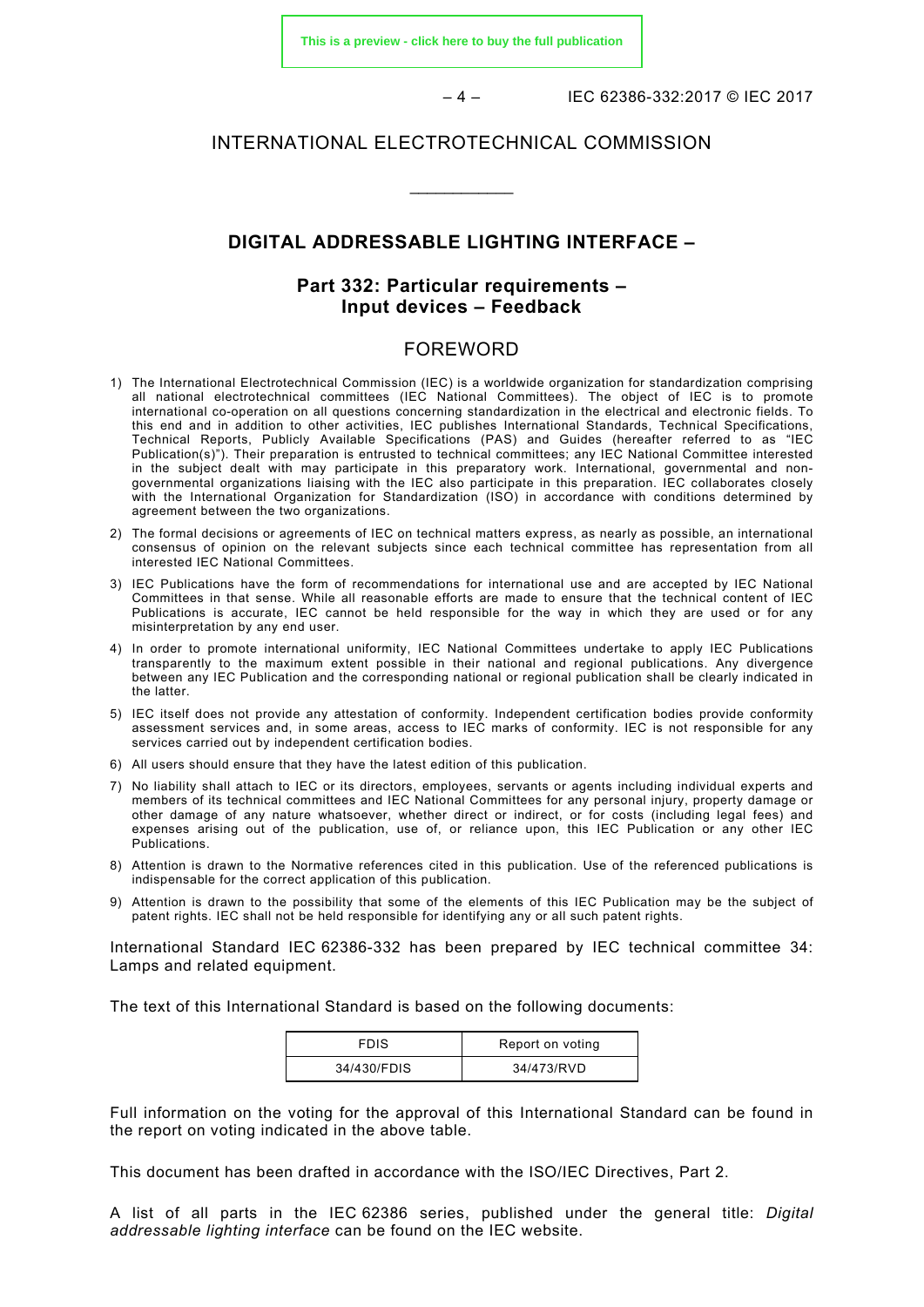$$
-5-
$$

This Part 332 of IEC 62386 is to be used in conjunction with:

- IEC 62386-101, which contains general requirements for system components;
- IEC 62386-103, which contains general requirements for control devices.

The committee has decided that the contents of this document will remain unchanged until the stability date indicated on the IEC website under "http://webstore.iec.ch" in the data related to the specific document. At this date, the document will be

- reconfirmed,
- withdrawn.
- replaced by a revised edition, or
- amended.

The contents of the corrigendum of October 2019 have been included in this copy.

**IMPORTANT – The 'colour inside' logo on the cover page of this publication indicates that it contains colours which are considered to be useful for the correct understanding of its contents. Users should therefore print this document using a colour printer.**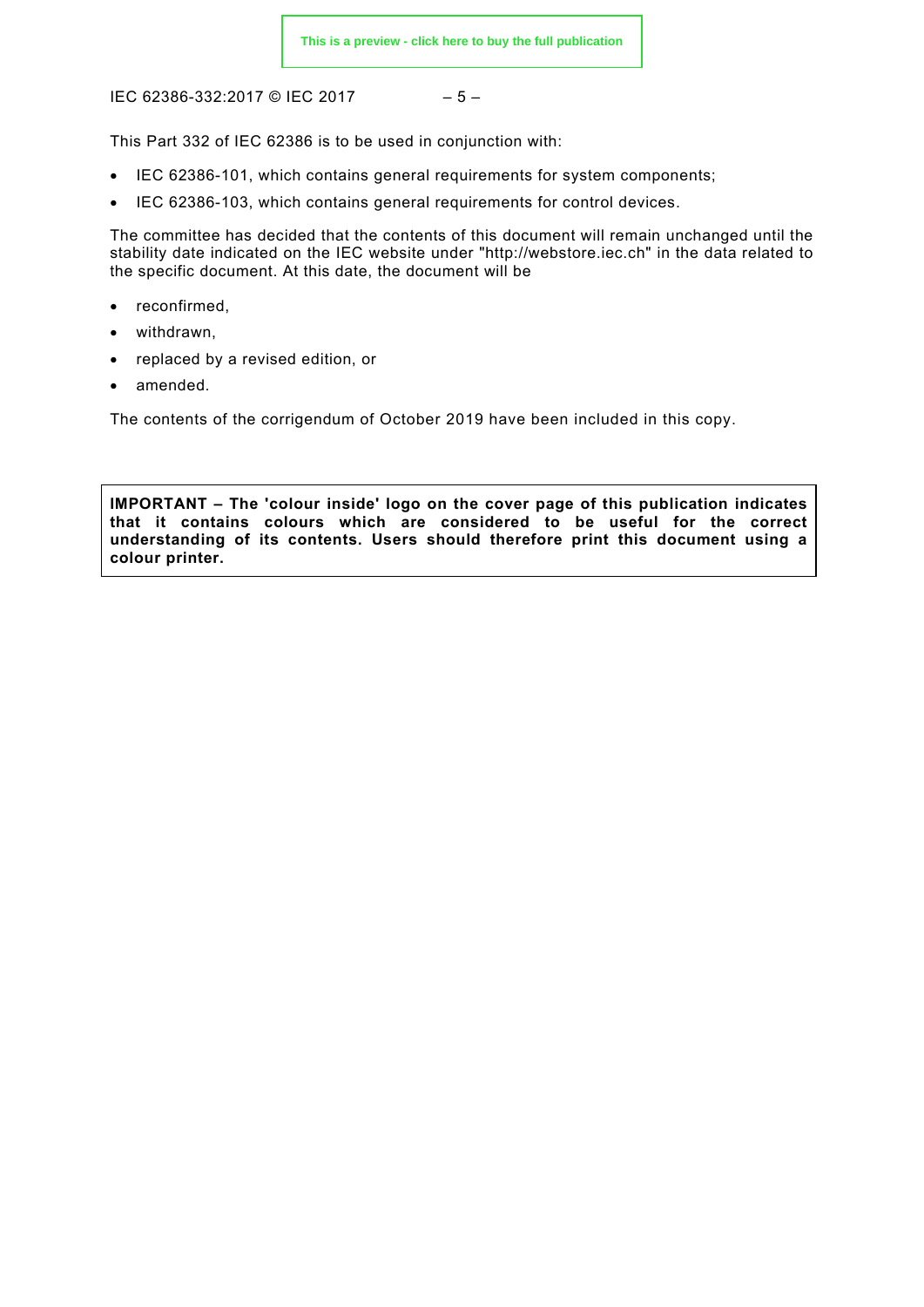– 6 – IEC 62386-332:2017 © IEC 2017

## INTRODUCTION

<span id="page-5-0"></span>IEC 62386 contains several parts, referred to as series. The 1xx series includes the basic specifications. Part 101 contains general requirements for system components, Part 102 extends this information with general requirements for control gear and Part 103 extends it further with general requirements for control devices.

The 2xx parts extend the general requirements for control gear with lamp specific extensions (mainly for backward compatibility with Edition 1 of IEC 62386) and with control gear specific features.

The 3xx parts extend the general requirements for control devices with input device specific extensions describing the instance types as well as some common features that can be combined with multiple instance types.

The setup of the standards is graphically represented in [Figure 1](#page-5-1) below.



**Figure 1 – IEC 62386 graphical overview** 

<span id="page-5-1"></span>This first edition of IEC 62386-332 is intended to be used in conjunction with IEC 62386-101 and IEC 62386-103 and the parts for control gear IEC 62386-2XX as well as the parts for control devices IEC 62386-3XX. The division of IEC 62386 into separately published parts provides for ease of future amendments and revisions. Additional requirements will be added as and when a need for them is recognized.

This document, and the other parts that make up IEC 62386, in referring to any of the clauses of IEC 62386-1XX, IEC 62386-2XX and IEC 62386-3XX, specifies the extent to which such a clause is applicable and the order in which the tests are to be performed; the parts also include additional requirements, as necessary.

Where the requirements of any of the clauses of IEC 62386-1XX are referred to in this document by the sentence "The requirements of IEC 62386-1XX, Clause "n" apply", this sentence is to be interpreted as meaning that all requirements of the clause in question of part 1XX apply, except any which are clearly inapplicable.

The standardization of the control interface for control devices is intended to achieve compatible co-existence and multi-master operation between electronic control gear and lighting control devices, below the level of building management systems. This document describes a method of implementing control devices.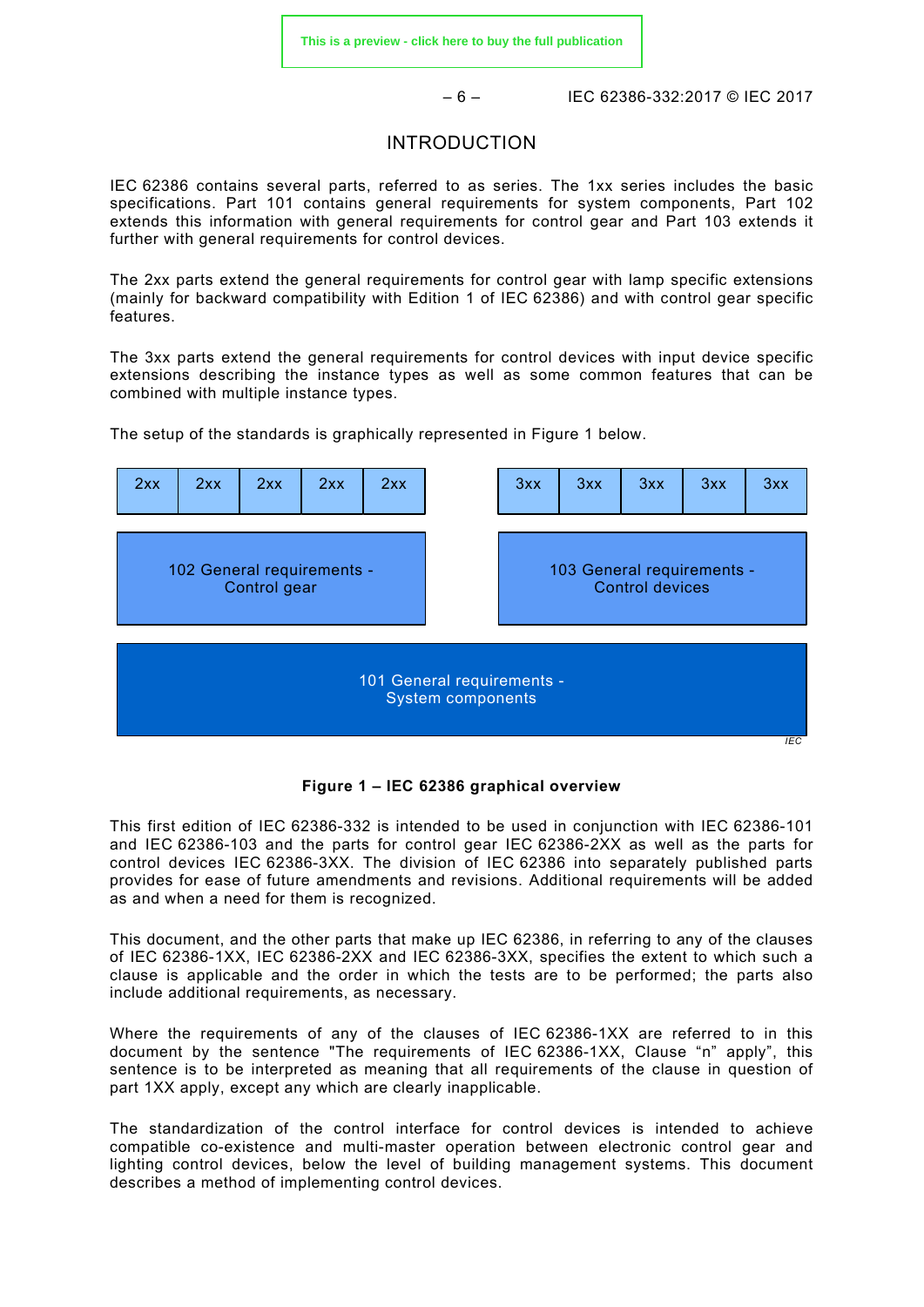IEC 62386-332:2017 © IEC 2017 - 7 -

All numbers used in this document are decimal numbers unless otherwise noted. Hexadecimal numbers are given in the format 0xVV, where VV is the value. Binary numbers are given in the format XXXXXXXXb or in the format XXXX XXXX, where X is 0 or 1; "x" in binary numbers means "don't care".

The following typographic expressions are used:

Variables: *"variableName"* or *"variableName[3:0]"*, giving only bits 3 to 0 of *"variableName"*.

Range of values: [lowest, highest]

Command: "COMMAND NAME"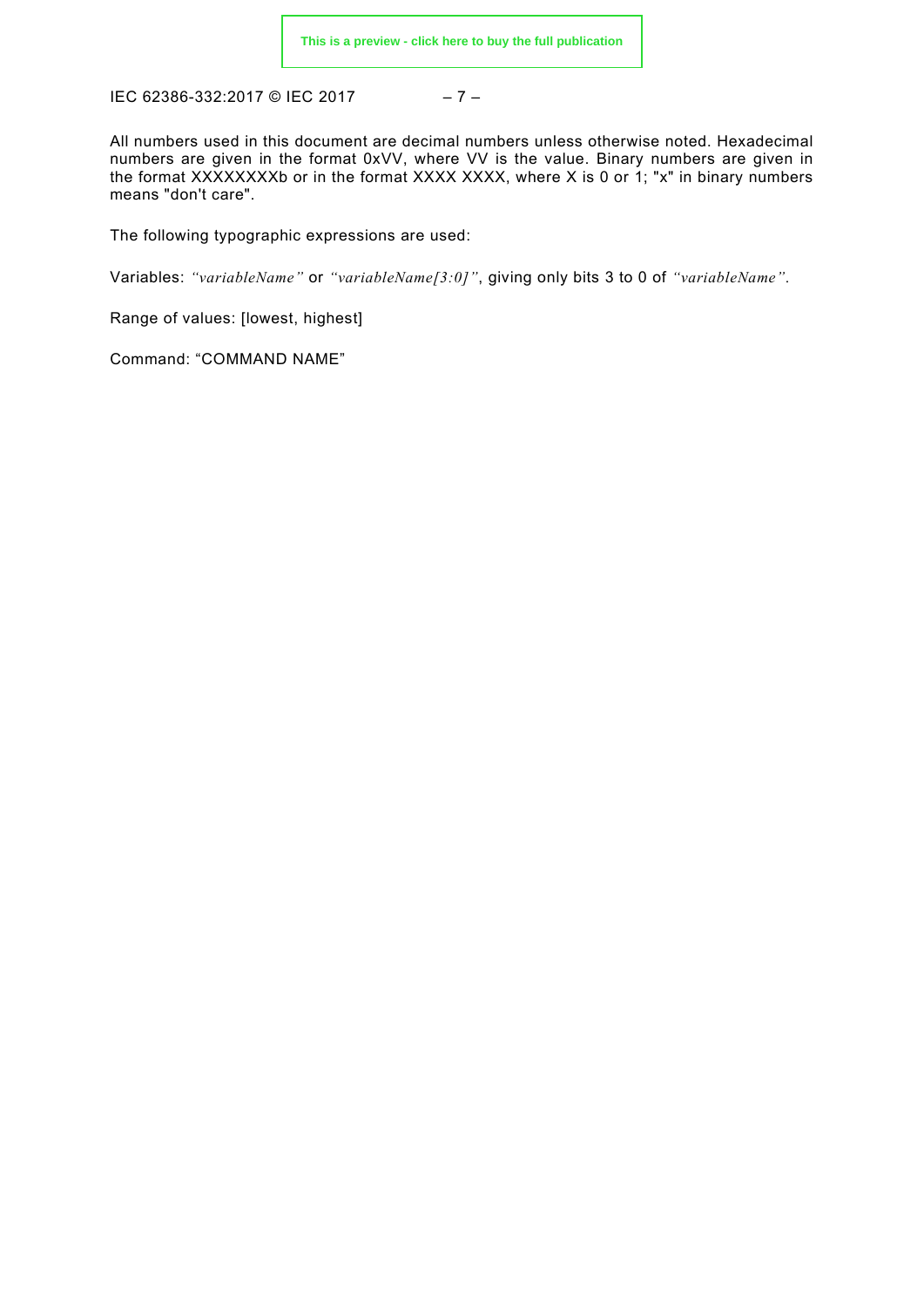– 8 – IEC 62386-332:2017 © IEC 2017

## **DIGITAL ADDRESSABLE LIGHTING INTERFACE –**

## **Part 332: Particular requirements – Input devices – Feedback**

#### <span id="page-7-0"></span>**1 Scope**

 $\overline{\phantom{a}}$ 

This part of IEC 62386 specifies a bus system for control by digital signals of electronic lighting equipment which is in line with the requirements of IEC 61347.

This document is applicable to control devices supporting feedback functionality.

## <span id="page-7-1"></span>**2 Normative references**

The following documents are referred to in the text in such a way that some or all of their content constitutes requirements of this document. For dated references, only the edition cited applies. For undated references, the latest edition of the referenced document (including any amendments) applies.

IEC 61347-1, *Lamp controlgear – Part 1: General and safety requirements*

IEC 62386-103:2014, *Digital addressable lighting interface – Part 103: General requirements – Control devices*  IEC 62386-103:2014/AMD1:—[1](#page-7-3)

<span id="page-7-2"></span>IEC 62386-333[2](#page-7-4), *Digital addressable lighting interface – Part 333: Particular requirements for controls devices – Manual configuration (feature type 33)*

<span id="page-7-3"></span><sup>1</sup> Under preparation. Stage at the time of publication: IEC TCDV 62386-103/AMD1:2017.

<span id="page-7-4"></span><sup>2</sup> Under preparation. Stage at the time of publication: IEC APUB 62386-333:2017.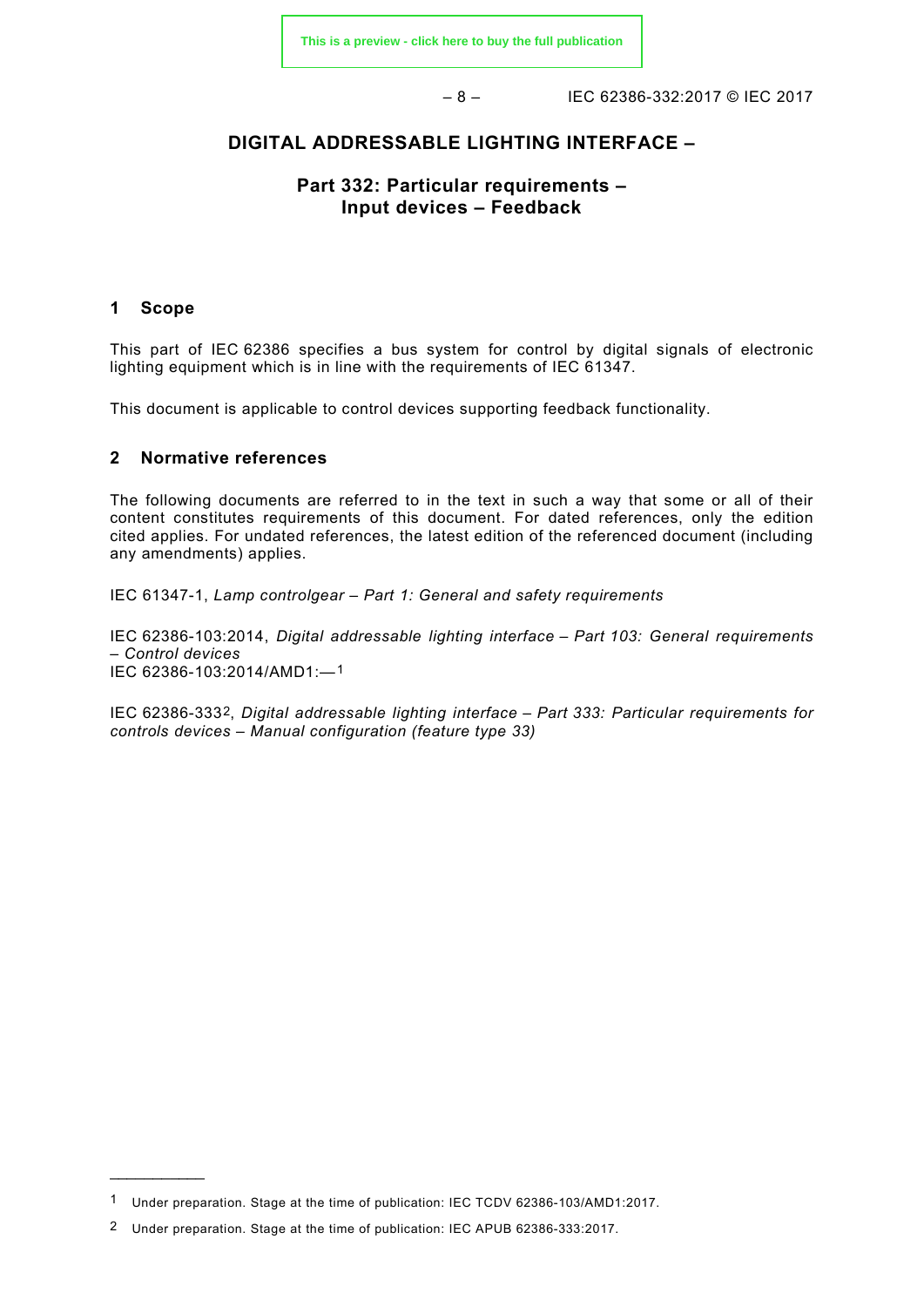$-24-$ 

IEC 62386-332:2017 © IEC 2017

## SOMMAIRE

| $\mathbf 1$ |              |  |  |  |
|-------------|--------------|--|--|--|
| 2           |              |  |  |  |
| 3           |              |  |  |  |
| 4           |              |  |  |  |
|             | 4.1          |  |  |  |
|             | 4.2          |  |  |  |
|             | 4.3          |  |  |  |
| 5           |              |  |  |  |
| 6           |              |  |  |  |
| 7           |              |  |  |  |
| 8           |              |  |  |  |
| 9           |              |  |  |  |
|             |              |  |  |  |
|             | 9.1          |  |  |  |
|             | 9.2          |  |  |  |
|             | 9.3<br>9.4   |  |  |  |
|             | 9.5          |  |  |  |
|             | 9.5.1        |  |  |  |
|             | 9.5.2        |  |  |  |
|             | 9.5.3        |  |  |  |
|             | 9.5.4        |  |  |  |
|             | 9.5.5        |  |  |  |
|             | 9.5.6        |  |  |  |
| 10          |              |  |  |  |
| 11          |              |  |  |  |
|             |              |  |  |  |
|             | 11.1<br>11.2 |  |  |  |
|             | 11.2.1       |  |  |  |
|             | 11.2.2       |  |  |  |
|             | 11.3         |  |  |  |
|             | 11.3.1       |  |  |  |
|             | 11.3.2       |  |  |  |
|             | 11.3.3       |  |  |  |
|             | 11.3.4       |  |  |  |
|             | 11.4         |  |  |  |
|             | 11.4.1       |  |  |  |
|             | 11.4.2       |  |  |  |
|             | 11.4.3       |  |  |  |
|             | 11.4.4       |  |  |  |
|             | 11.4.5       |  |  |  |
|             | 11.4.6       |  |  |  |
|             | 11.4.7       |  |  |  |
|             | 11.4.8       |  |  |  |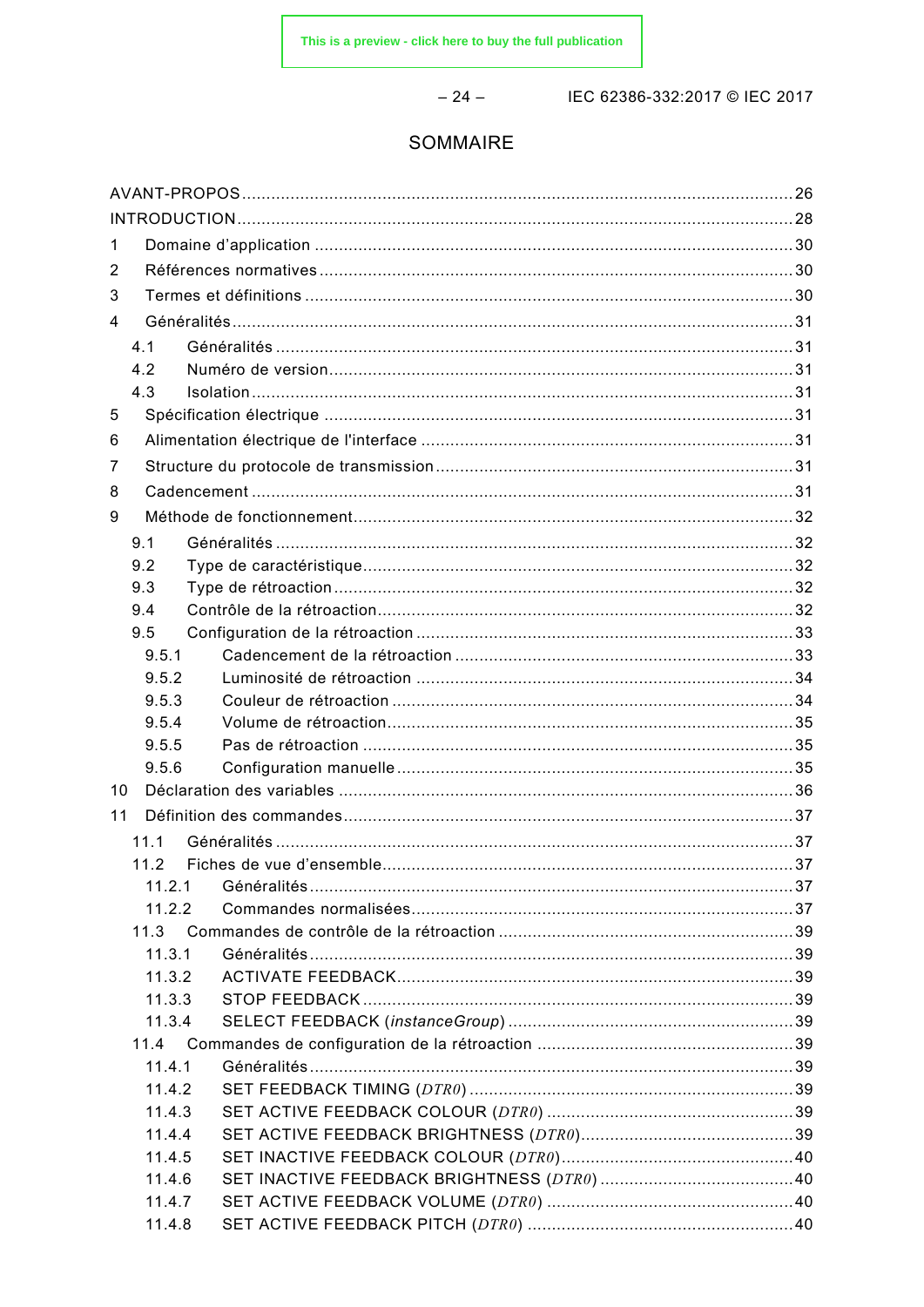IEC 62386-332:2017 © IEC 2017 - 25

$$
-25-
$$

| 11.5.1                                                               |  |
|----------------------------------------------------------------------|--|
| 11.5.2                                                               |  |
| 11.5.3                                                               |  |
| 11.5.4                                                               |  |
| 11.5.5                                                               |  |
| 11.5.6                                                               |  |
| 11.5.7                                                               |  |
| 11.5.8                                                               |  |
| 11.5.9                                                               |  |
| 11.5.10                                                              |  |
| 11.6                                                                 |  |
|                                                                      |  |
| A.1                                                                  |  |
| A.2                                                                  |  |
| A.3                                                                  |  |
| A.4                                                                  |  |
|                                                                      |  |
|                                                                      |  |
|                                                                      |  |
|                                                                      |  |
|                                                                      |  |
|                                                                      |  |
|                                                                      |  |
|                                                                      |  |
| Tableau 4 - Déclaration des variables supplémentaires de chacune des |  |
|                                                                      |  |
|                                                                      |  |
|                                                                      |  |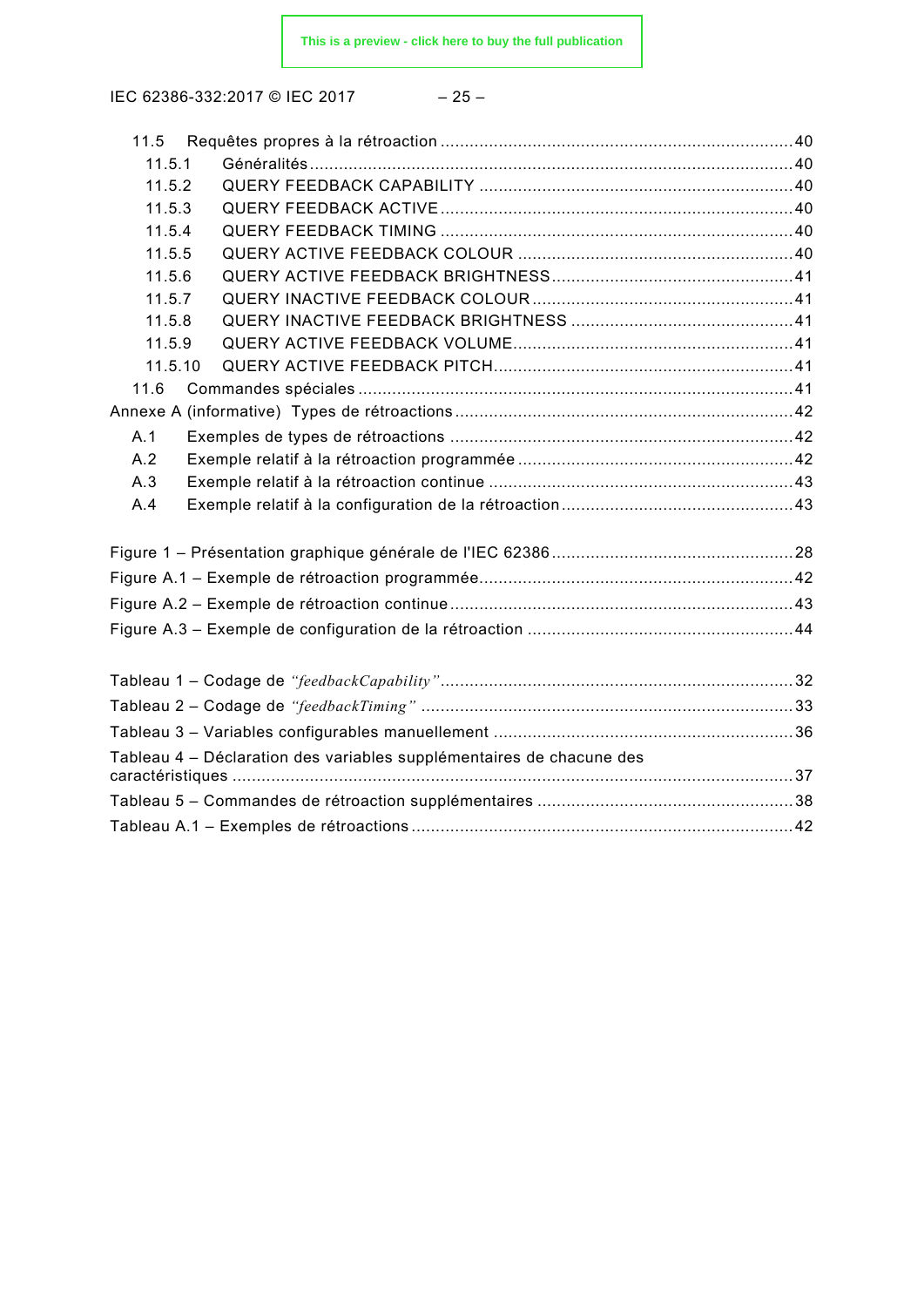**[This is a preview - click here to buy the full publication](https://webstore.iec.ch/publication/33993&preview)**

– 26 – IEC 62386-332:2017 © IEC 2017

## COMMISSION ÉLECTROTECHNIQUE INTERNATIONALE

\_\_\_\_\_\_\_\_\_\_\_\_

## **INTERFACE D'ÉCLAIRAGE ADRESSABLE NUMÉRIQUE –**

## **Partie 332: Exigences particulières – Dispositifs d'entrée – Rétroaction**

## AVANT-PROPOS

- <span id="page-10-0"></span>1) La Commission Électrotechnique Internationale (IEC) est une organisation mondiale de normalisation composée de l'ensemble des comités électrotechniques nationaux (Comités nationaux de l'IEC). L'IEC a pour objet de favoriser la coopération internationale pour toutes les questions de normalisation dans les domaines de l'électricité et de l'électronique. À cet effet, l'IEC – entre autres activités – publie des Normes internationales, des Spécifications techniques, des Rapports techniques, des Spécifications accessibles au public (PAS) et des Guides (ci-après dénommés "Publication(s) de l'IEC"). Leur élaboration est confiée à des comités d'études, aux travaux desquels tout Comité national intéressé par le sujet traité peut participer. Les organisations internationales, gouvernementales et non gouvernementales, en liaison avec l'IEC, participent également aux travaux. L'IEC collabore étroitement avec l'Organisation Internationale de Normalisation (ISO), selon des conditions fixées par accord entre les deux organisations.
- 2) Les décisions ou accords officiels de l'IEC concernant les questions techniques représentent, dans la mesure du possible, un accord international sur les sujets étudiés, étant donné que les Comités nationaux de l'IEC intéressés sont représentés dans chaque comité d'études.
- 3) Les Publications de l'IEC se présentent sous la forme de recommandations internationales et sont agréées comme telles par les Comités nationaux de l'IEC. Tous les efforts raisonnables sont entrepris afin que l'IEC s'assure de l'exactitude du contenu technique de ses publications; l'IEC ne peut pas être tenue responsable de l'éventuelle mauvaise utilisation ou interprétation qui en est faite par un quelconque utilisateur final.
- 4) Dans le but d'encourager l'uniformité internationale, les Comités nationaux de l'IEC s'engagent, dans toute la mesure possible, à appliquer de façon transparente les Publications de l'IEC dans leurs publications nationales et régionales. Toutes divergences entre toutes Publications de l'IEC et toutes publications nationales ou régionales correspondantes doivent être indiquées en termes clairs dans ces dernières.
- 5) L'IEC elle-même ne fournit aucune attestation de conformité. Des organismes de certification indépendants fournissent des services d'évaluation de conformité et, dans certains secteurs, accèdent aux marques de conformité de l'IEC. L'IEC n'est responsable d'aucun des services effectués par les organismes de certification indépendants.
- 6) Tous les utilisateurs doivent s'assurer qu'ils sont en possession de la dernière édition de cette publication.
- 7) Aucune responsabilité ne doit être imputée à l'IEC, à ses administrateurs, employés, auxiliaires ou mandataires, y compris ses experts particuliers et les membres de ses comités d'études et des Comités nationaux de l'IEC, pour tout préjudice causé en cas de dommages corporels et matériels, ou de tout autre dommage de quelque nature que ce soit, directe ou indirecte, ou pour supporter les coûts (y compris les frais de justice) et les dépenses découlant de la publication ou de l'utilisation de cette Publication de l'IEC ou de toute autre Publication de l'IEC, ou au crédit qui lui est accordé.
- 8) L'attention est attirée sur les références normatives citées dans cette publication. L'utilisation de publications référencées est obligatoire pour une application correcte de la présente publication.
- 9) L'attention est attirée sur le fait que certains des éléments de la présente Publication de l'IEC peuvent faire l'objet de droits de brevet. L'IEC ne saurait être tenue pour responsable de ne pas avoir identifié de tels droits de brevets et de ne pas avoir signalé leur existence.

La Norme internationale IEC 62386-332 a été établie par le comité d'études 34 de l'IEC: Lampes et équipements associés.

Le texte de cette Norme internationale est issu des documents suivants:

| <b>FDIS</b> | Rapport de vote |
|-------------|-----------------|
| 34/430/FDIS | 34/473/RVD      |

Le rapport de vote indiqué dans le tableau ci-dessus donne toute information sur le vote ayant abouti à l'approbation de cette norme.

Cette publication a été rédigée selon les Directives ISO/IEC, Partie 2.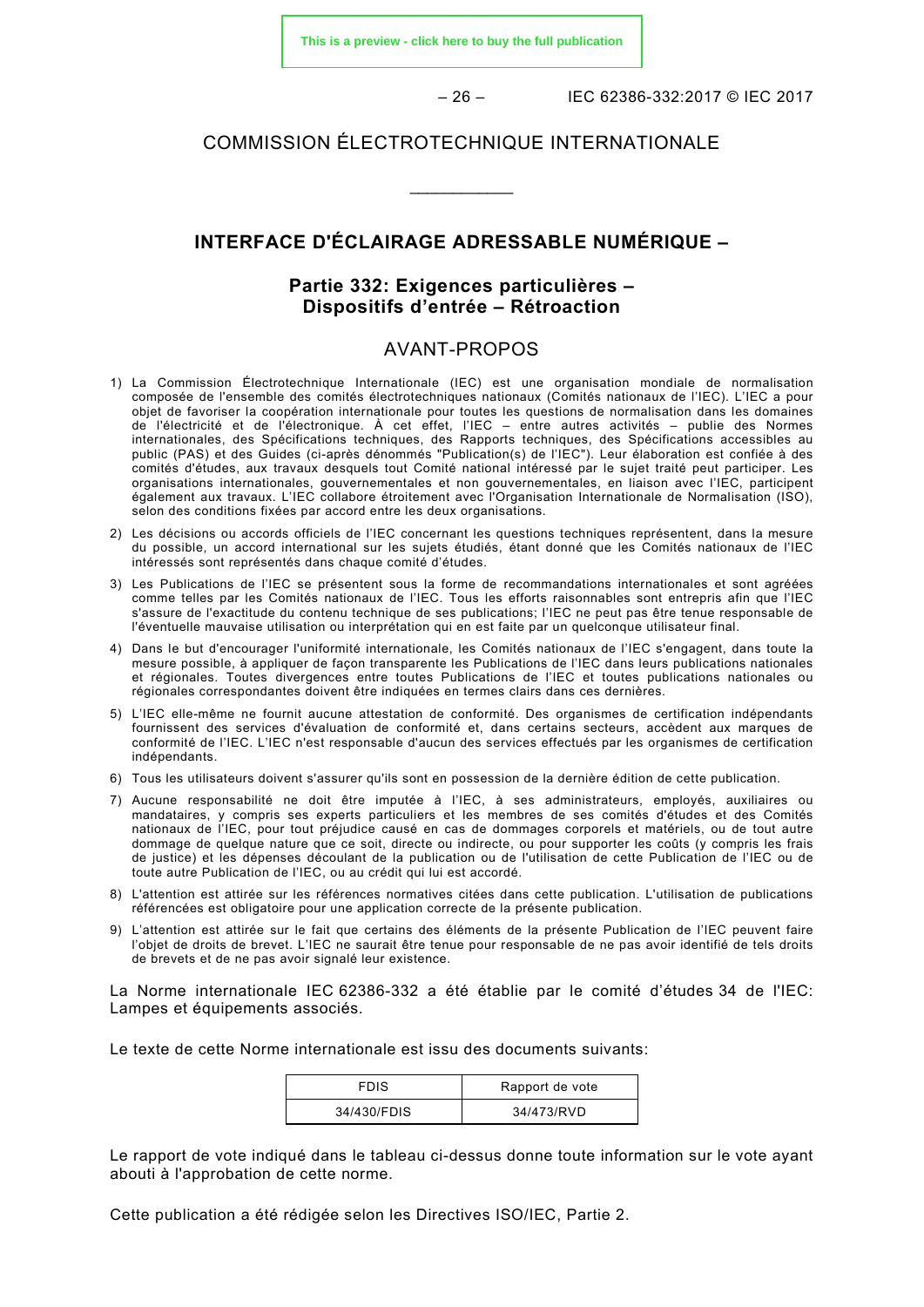$$
-27-
$$

Une liste de toutes les parties de la série IEC 62386, publiées sous le titre général: *Interface d'éclairage adressable numérique*, est disponible sur le site web de l'IEC.

La présente Partie 332 de l'IEC 62386 destinée à être utilisée conjointement avec:

- l'IEC 62386-101, qui contient des exigences générales pour les composants de système; et
- l'IEC 62386-103, qui contient des exigences générales pour les dispositifs de commande.

Le comité a décidé que le contenu de cette publication ne sera pas modifié avant la date de stabilité indiquée sur le site web de l'IEC sous "http://webstore.iec.ch" dans les données relatives à la publication recherchée. À cette date, la publication sera

- reconduite,
- supprimée.
- remplacée par une édition révisée, ou
- amendée.

Le contenu du corrigendum d'octobre 2019 a été pris en considération dans cet exemplaire.

**IMPORTANT – Le logo "***colour inside***" qui se trouve sur la page de couverture de cette publication indique qu'elle contient des couleurs qui sont considérées comme utiles à une bonne compréhension de son contenu. Les utilisateurs devraient, par conséquent, imprimer cette publication en utilisant une imprimante couleur.**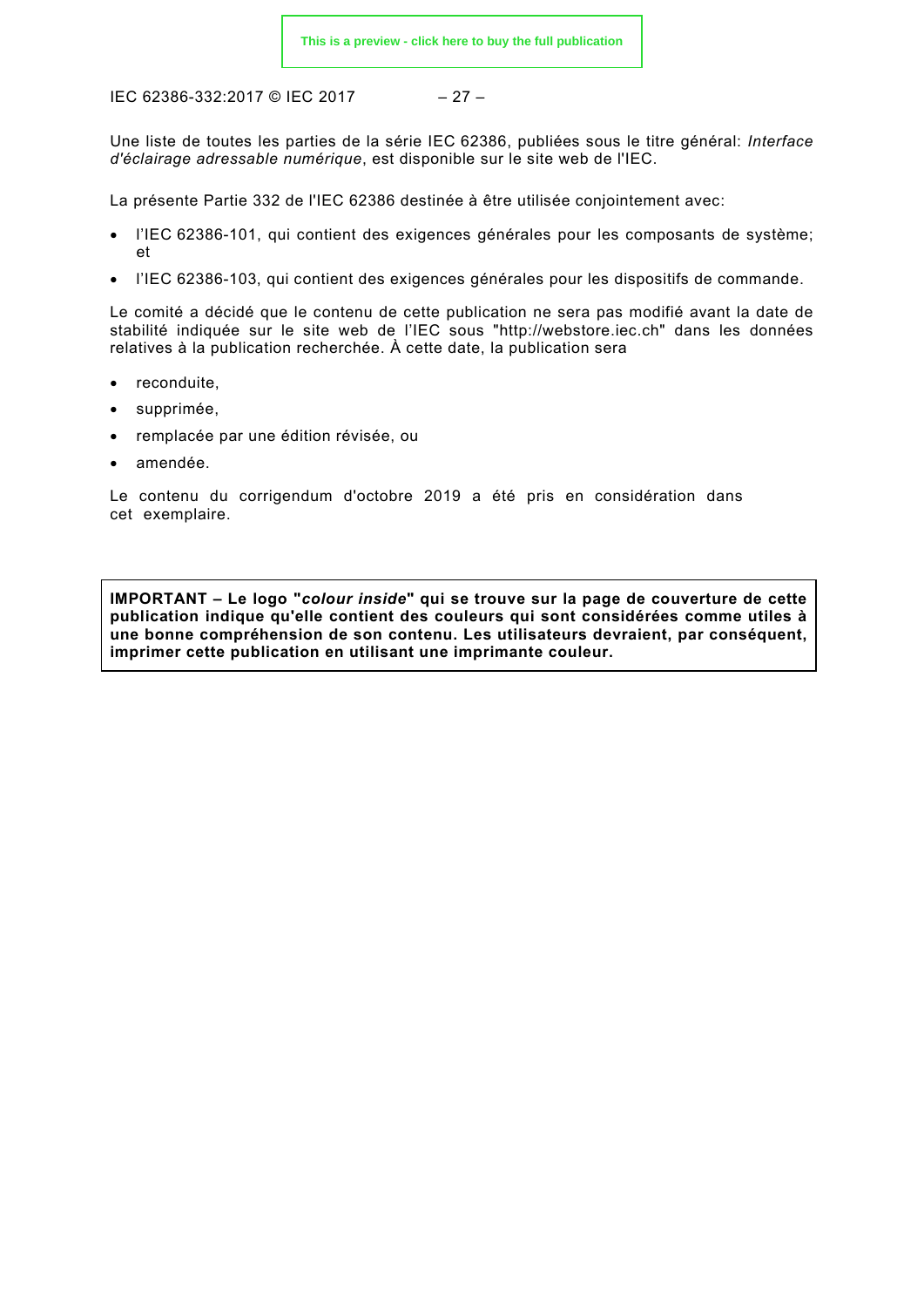$-28 -$  IEC 62386-332:2017 © IEC 2017

## INTRODUCTION

<span id="page-12-0"></span>L'IEC 62386 est composée de plusieurs parties désignées en référence en série. Les parties de la série 1xx constituent les spécifications de base. La Partie 101 contient les exigences générales relatives aux composants de système, la Partie 102 étend ces informations avec les exigences générales relatives aux appareillages de commande et la Partie 103 étend ces informations avec les exigences générales relatives aux dispositifs de commande.

Les parties de la série 2xx étendent les exigences générales relatives aux appareillages de commande aux extensions spécifiques aux lampes (principalement pour la rétrocompatibilité avec l'Édition 1 de l'IEC 62386) et aux caractéristiques spécifiques aux appareillages de commande.

Les parties de la série 3xx étendent les exigences générales relatives aux dispositifs de commande aux extensions spécifiques aux dispositifs d'entrée décrivant les types d'instances ainsi que certaines caractéristiques communes qui peuvent être combinées à plusieurs types d'instances.

La structure des normes est représentée sous forme de graphique dans la [Figure 1](#page-12-1) cidessous.



**Figure 1 – Présentation graphique générale de l'IEC 62386**

<span id="page-12-1"></span>Cette première édition de l'IEC 62386-332 est destinée à être utilisée conjointement avec l'IEC 62386-101 et l'IEC 62386-103 et les autres parties relatives aux appareillages de commande (IEC 62386-2XX), ainsi que les parties relatives aux dispositifs de commande (IEC 62386-3XX). La présentation de l'IEC 62386 en parties publiées séparément facilitera les futurs amendements et révisions. Des exigences supplémentaires seront ajoutées en fonction des besoins identifiés.

Le présent document, et les autres parties qui composent l'IEC 62386, tout en faisant référence à un article quelconque de l'IEC 62386-1XX, l'IEC 62386-2XX et l'IEC 62386-3XX, spécifient la mesure dans laquelle un article s'applique et l'ordre dans lequel les essais doivent être réalisés; les parties contiennent également des exigences supplémentaires, s'il y a lieu.

Lorsque les exigences d'un article quelconque de l'IEC 62386-1XX sont mentionnées dans le présent document au moyen de la phrase "Les exigences de l'Article "n" de l'IEC 62386-1XX s'appliquent", celle-ci doit être interprétée en ce sens que toutes les exigences de l'article en question de la partie 1XX s'appliquent, à l'exception de celles qui sont clairement inapplicables.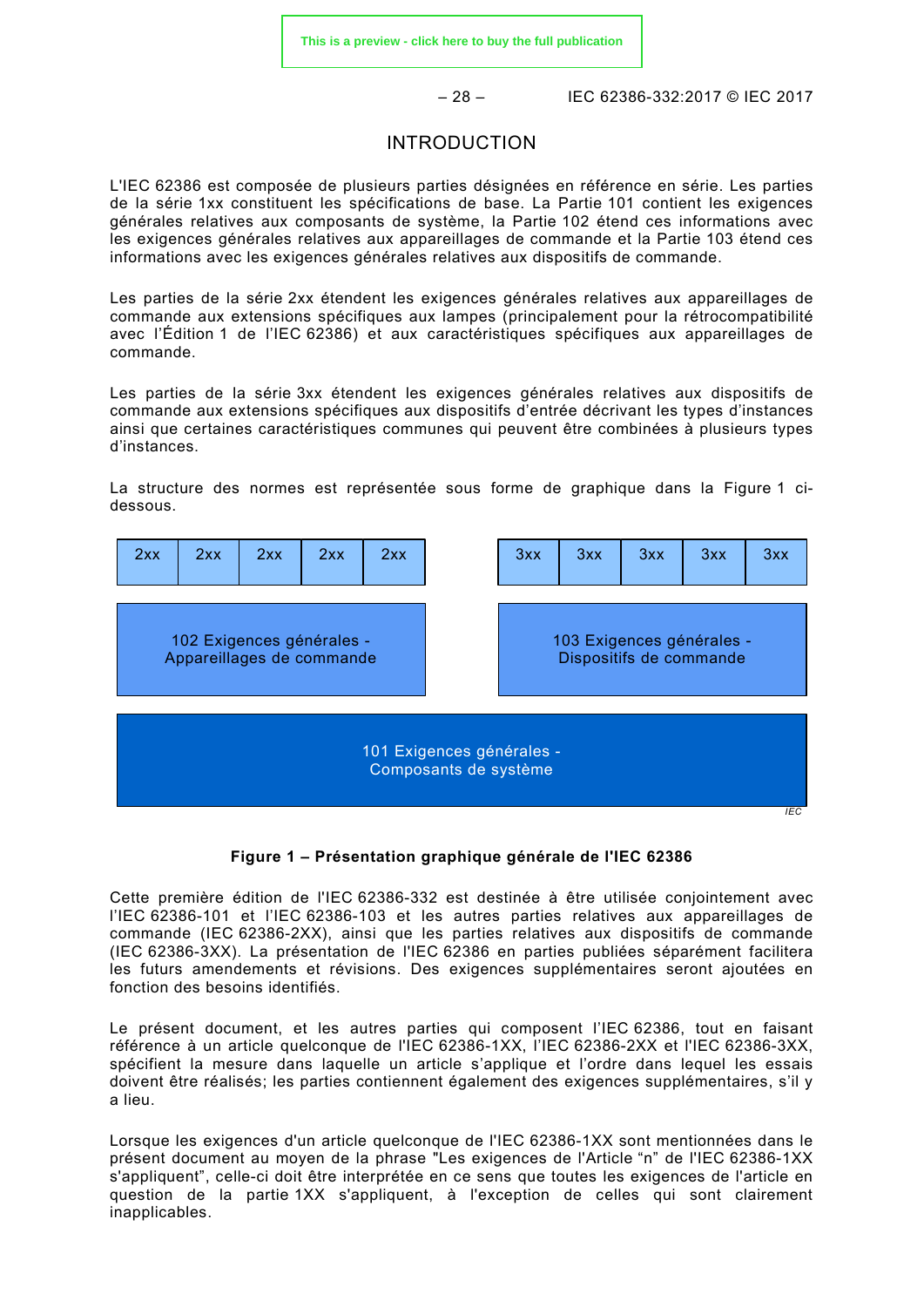$$
-29-
$$

L'objet de la normalisation de l'interface de commande des dispositifs de commande est de parvenir à une coexistence et à un fonctionnement à plusieurs maîtres compatibles entre l'appareillage de commande électronique et les dispositifs de commande d'éclairage, en dessous du niveau des systèmes de gestion d'immeubles. Le présent document décrit une méthode de mise en œuvre des dispositifs de commande.

Tous les nombres utilisés dans le présent document sont des nombres décimaux, sauf indication contraire. Les nombres hexadécimaux sont donnés dans le format 0xVV, où VV est la valeur. Les nombres binaires sont donnés dans le format XXXXXXXXb ou dans le format XXXX XXXX, où X est 0 ou 1; "x" dans les nombres binaires signifie que "la valeur n'a pas d'influence".

Les expressions typographiques suivantes sont utilisées:

Variables: *"variableName"* ou *"variableName[3:0]"*, qui donne uniquement les bits 3 à 0 de *"variableName"*.

Plage de valeurs: [lowest, highest] ([minimale, maximale])

Commande: "COMMAND NAME"